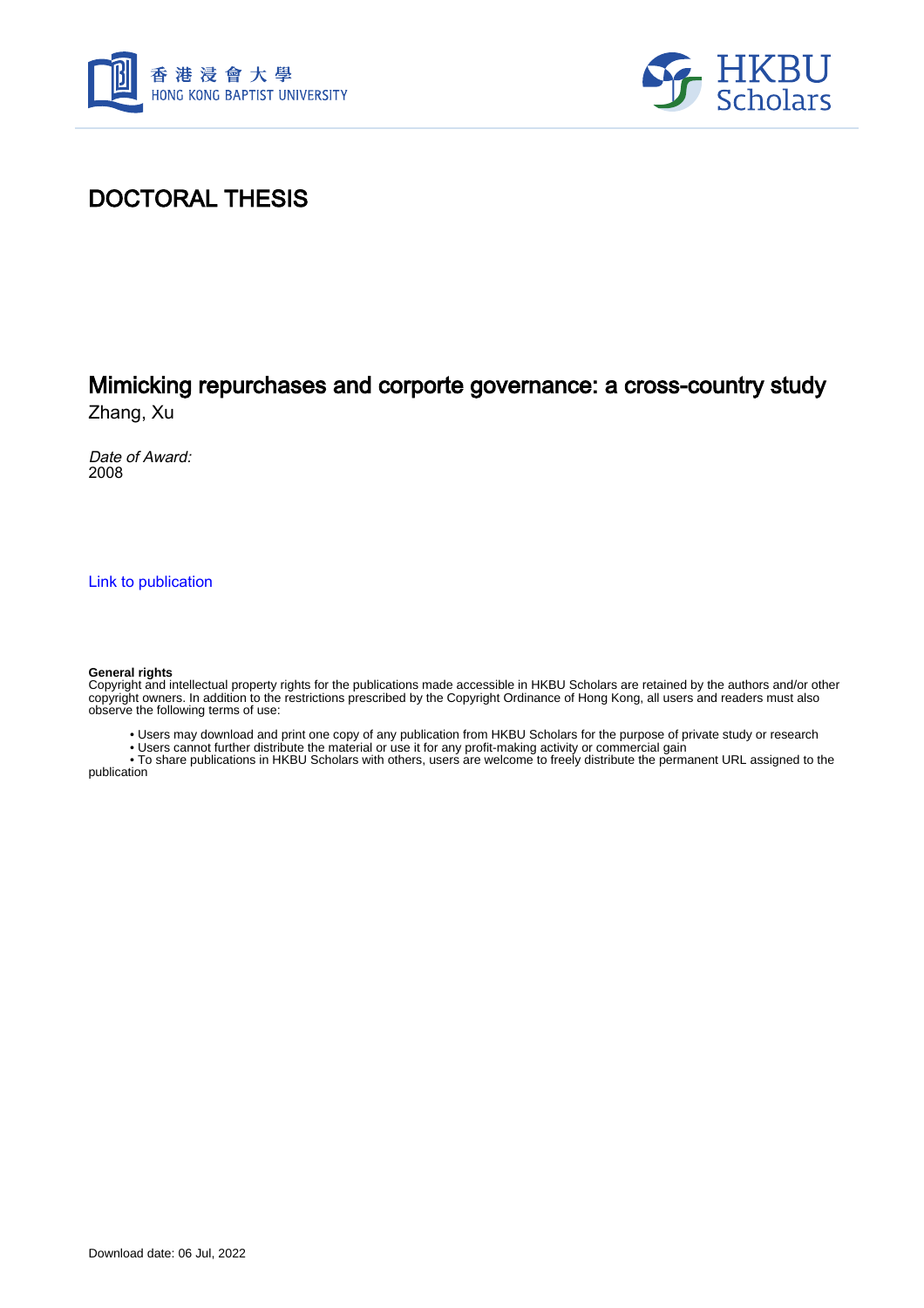# **Mimicking Repurchases and Corporate Governance:**

### **A Cross-Country Study**

# **ZHANG Xu**

#### **A thesis submitted in partial fulfillment of the requirements**

**for the degree of** 

**Doctor of Philosophy** 

**Principal Supervisor: Prof. In-Mu HAW** 

**Hong Kong Baptist University** 

**August 2008**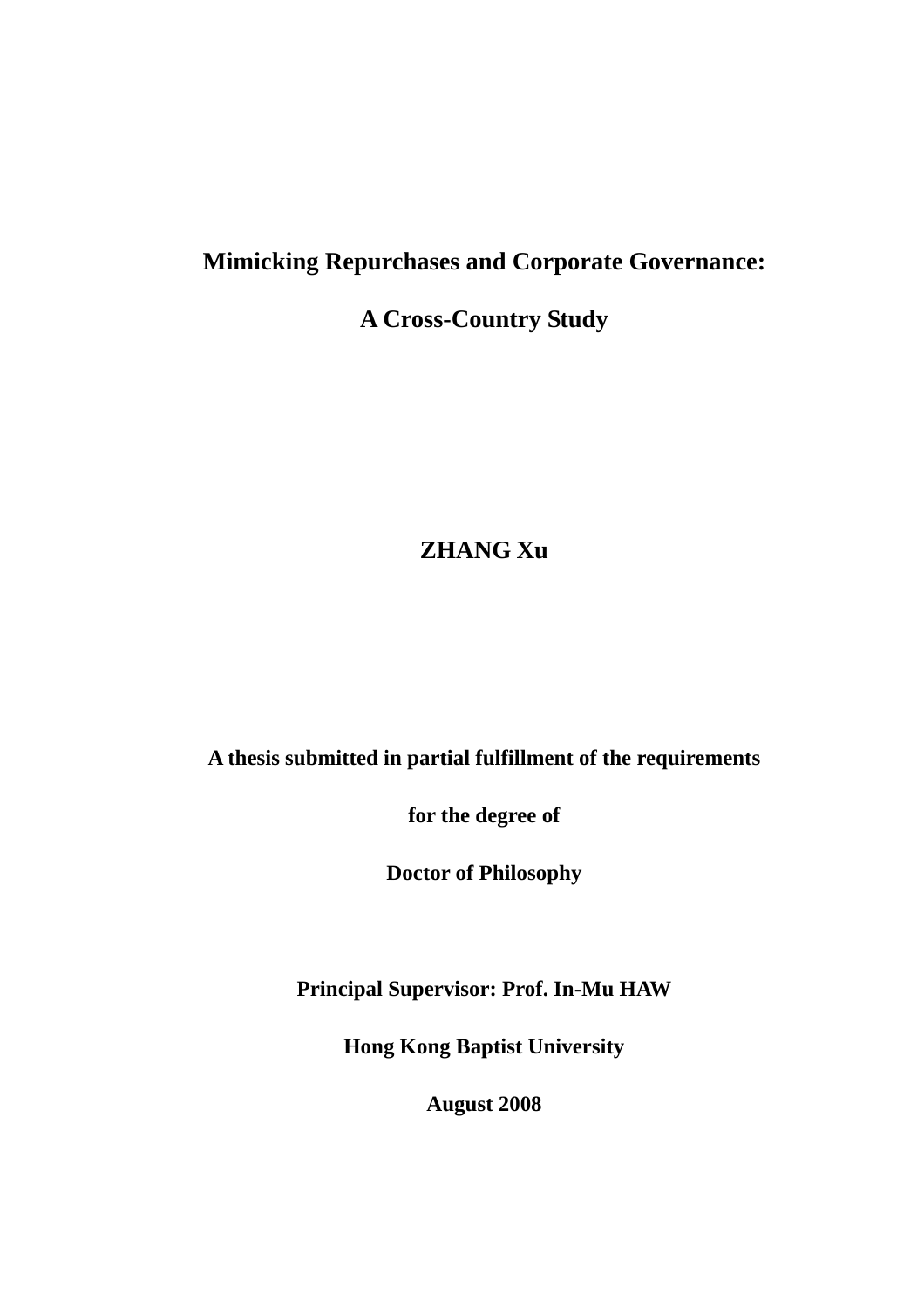#### **ABSTRACT**

<span id="page-2-0"></span>In the long history of signaling theory, one of the central puzzles is how to assess and ensure the quality of signals, which this study aims to address in a stock repurchase context. Based on an ex-ante proxy for identifying mimicking repurchases and collecting open market stock repurchase data from 30 economies around the world, I identify a subset of repurchasing firms who are likely to use repurchase as a tool to mislead investors, and find that the long-term operating and market performance following mimicking repurchases do not improve, which is contradictory to the conventional hypotheses. I further find that mimicking firms are potentially over-valued, cash-poor, and relatively small in size. They are more likely to reduce capital investment and issue (resell) new (treasury) shares firms in the repurchase year compared with non-mimickers. Moreover, I explore the role of investor protection and ownership structure in curbing managers' mimicking behavior, and find that mimicking activities are more likely to occur in countries with weak investor protection and in firms with high ownership concentration. The strong legal institutions are effective in ensuring the signaling credibility of stock repurchase. These findings enhance our understanding of the motives of stock repurchases and the impact of corporate governance on corporate payout policy.

**Keywords:** Repurchases; Mimicking; Legal institutions; Ownership structure